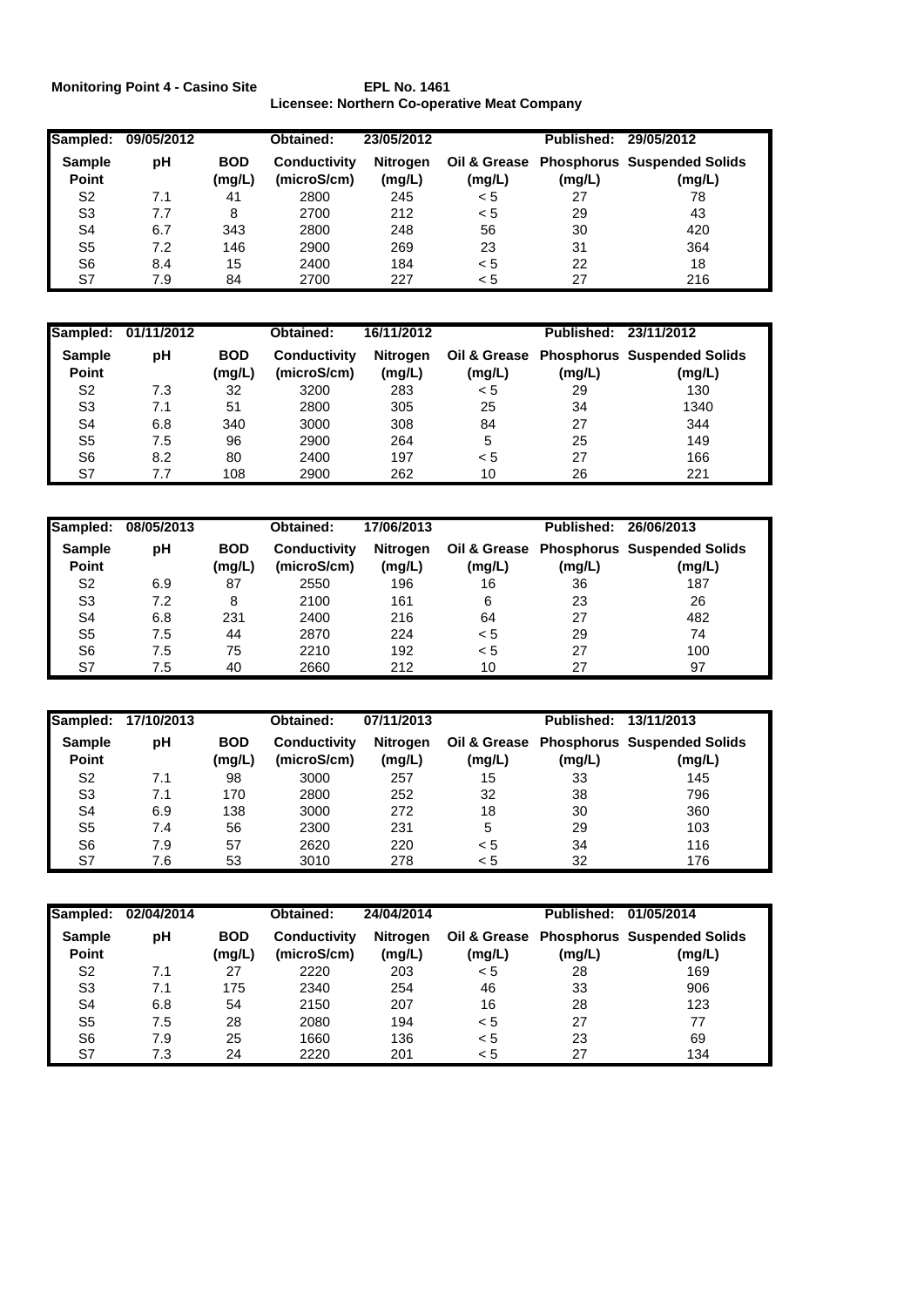| <b>Sampled:</b>               | 10/09/2014 |                      | Obtained:                          | 19/09/2014         |        | Published: | 10/10/2014                                         |
|-------------------------------|------------|----------------------|------------------------------------|--------------------|--------|------------|----------------------------------------------------|
| <b>Sample</b><br><b>Point</b> | рH         | <b>BOD</b><br>(mg/L) | <b>Conductivity</b><br>(microS/cm) | Nitrogen<br>(mg/L) | (mg/L) | (mg/L)     | Oil & Grease Phosphorus Suspended Solids<br>(mg/L) |
| S <sub>2</sub>                | 6.8        | 16                   | 2830                               | 243                | 130    | 24         | 65                                                 |
| S <sub>3</sub>                | 6.8        | 505                  | 2530                               | 203                | 282    | 31         | 298                                                |
| S4                            | 6.7        | 57                   | 2700                               | 241                | 185    | 26         | 109                                                |
| S <sub>5</sub>                | 7.2        | 73                   | 2670                               | 196                | 1550   | 25         | 114                                                |
| S6                            | 7.8        | 24                   | 2260                               | 164                | 19     | 25         | 67                                                 |
| S7                            | 7.3        | 18                   | 2730                               | 233                | 12     | 27         | 238                                                |

| Sampled:               | 24/07/2015 |                      | Obtained:                                                              | 04/08/2015                |        | <b>Published:</b> | 18/09/2015                                         |
|------------------------|------------|----------------------|------------------------------------------------------------------------|---------------------------|--------|-------------------|----------------------------------------------------|
| <b>Sample</b><br>Point | рH         | <b>BOD</b><br>(mg/L) | Conductivity<br>(microS/cm)                                            | <b>Nitrogen</b><br>(mg/L) | (mg/L) | (mg/L)            | Oil & Grease Phosphorus Suspended Solids<br>(mg/L) |
| S <sub>2</sub>         | 7.0        | 73                   | 2810                                                                   | 179                       |        | 27                | 58                                                 |
| S <sub>3</sub>         |            |                      | no data - dam was out of service for maintenance at time of monitoring |                           |        |                   |                                                    |
| S4                     | 7.0        | 14                   | 2920                                                                   | 213                       | 8      | 31                | 139                                                |
| S <sub>5</sub>         | 7.4        | 25                   | 2910                                                                   | 181                       | 9      | 27                | 82                                                 |
| S6                     | 8.2        | 19                   | 2390                                                                   | 174                       | $<$ 5  | 32                | 91                                                 |
| S7                     | 7.4        | 27                   | 2960                                                                   | 233                       | <5     | 35                | 62                                                 |

| Sampled:               | 30/10/2015 |                      | Obtained:                                                              | 18/11/2015                |        | Published: 27/11/2015 |                                                    |
|------------------------|------------|----------------------|------------------------------------------------------------------------|---------------------------|--------|-----------------------|----------------------------------------------------|
| <b>Sample</b><br>Point | рH         | <b>BOD</b><br>(mg/L) | <b>Conductivity</b><br>(microS/cm)                                     | <b>Nitrogen</b><br>(mg/L) | (mg/L) | (mg/L)                | Oil & Grease Phosphorus Suspended Solids<br>(mg/L) |
| S <sub>2</sub>         | 7.2        | 54                   | 2680                                                                   | 229                       | <5     | 32                    | 29                                                 |
| S <sub>3</sub>         | 7.5        | 44                   | 2600                                                                   | 231                       | 10     | 33                    | 84                                                 |
| S <sub>4</sub>         |            |                      | no data - dam was out of service for maintenance at time of monitoring |                           |        |                       |                                                    |
| S <sub>5</sub>         | 7.9        | 15                   | 2270                                                                   | 196                       | 5      | 29                    | 52                                                 |
| S <sub>6</sub>         | 7.9        | 18                   | 1810                                                                   | 121                       | <5     | 28                    | 36                                                 |
| S7                     | 7.7        | 24                   | 2570                                                                   | 214                       | 5      | 31                    | 64                                                 |

| <b>Sampled:</b>        | 23/02/2016 |                      | Obtained:                          | 14/03/2016         |        | Published: | 15/03/2016                                         |
|------------------------|------------|----------------------|------------------------------------|--------------------|--------|------------|----------------------------------------------------|
| <b>Sample</b><br>Point | рH         | <b>BOD</b><br>(mg/L) | <b>Conductivity</b><br>(microS/cm) | Nitrogen<br>(mg/L) | (mg/L) | (mg/L)     | Oil & Grease Phosphorus Suspended Solids<br>(mg/L) |
| S <sub>2</sub>         | 6.8        | 64                   | 2581                               | 236                | 18     | 29         | 36                                                 |
| S <sub>3</sub>         | 7.0        | 81                   | 2667                               | 253                |        | 31         | 78                                                 |
| S <sub>4</sub>         | 7.8        | 33                   | 2369                               | 215                | 9      | 31         | 62                                                 |
| S <sub>5</sub>         | 8.0        | 34                   | 2362                               | 214                | 5      | 32         | 67                                                 |
| S6                     | 7.7        | 30                   | 1813                               | 133                |        | 33         | 58                                                 |
| S7                     | 7.3        | 35                   | 2599                               | 262                | <2     | 34         | 78                                                 |

| Sampled:               | 24/06/2016 |                      | Obtained:                   | 05/07/2016         |        | <b>Published:</b> | 06/07/2016                                         |
|------------------------|------------|----------------------|-----------------------------|--------------------|--------|-------------------|----------------------------------------------------|
| <b>Sample</b><br>Point | рH         | <b>BOD</b><br>(mg/L) | Conductivity<br>(microS/cm) | Nitrogen<br>(mg/L) | (mg/L) | (mg/L)            | Oil & Grease Phosphorus Suspended Solids<br>(mg/L) |
| S2                     | 6.7        | 145                  | 2396                        | 219                |        | 33                | 79                                                 |
| S <sub>3</sub>         | 7.1        | 46                   | 2388                        | 199                | 6      | 30                | 52                                                 |
| S4                     | 7.9        | 13                   | 1572                        | 103                | 8      | 24                | 62                                                 |
| S <sub>5</sub>         | 7.8        | 35                   | 2266                        | 195                | 4      | 31                | 75                                                 |
| S6                     | 8.0        | 19                   | 1846                        | 139                | 5      | 28                | 51                                                 |
| S7                     | 7.4        | 39                   | 2373                        | 204                | 6      | 31                | 48                                                 |

| <b>Sampled:</b>        | 24/01/2017 |                      | Obtained:                   | 08/02/2017                |        | Published: | 20/04/2017                                         |
|------------------------|------------|----------------------|-----------------------------|---------------------------|--------|------------|----------------------------------------------------|
| <b>Sample</b><br>Point | рH         | <b>BOD</b><br>(mg/L) | Conductivity<br>(microS/cm) | <b>Nitrogen</b><br>(mg/L) | (mg/L) | (mg/L)     | Oil & Grease Phosphorus Suspended Solids<br>(mg/L) |
| S2                     | 6.8        | 82.0                 | 2508                        | 193                       | 3      | 27         | 29                                                 |
| S3                     | 8.3        | 24.0                 | 1484                        | 58                        | <2     | 27         | 66                                                 |
| S4                     | 7.3        | 97.0                 | 2507                        | 195                       | 6      | 28         | 94                                                 |
| S7                     | 7.6        | 52.0                 | 2519                        | 193                       | 6      | 29         | 124                                                |
| S8                     | 8.0        | 41.0                 | 2248                        | 169                       | 11     | 29         | 123                                                |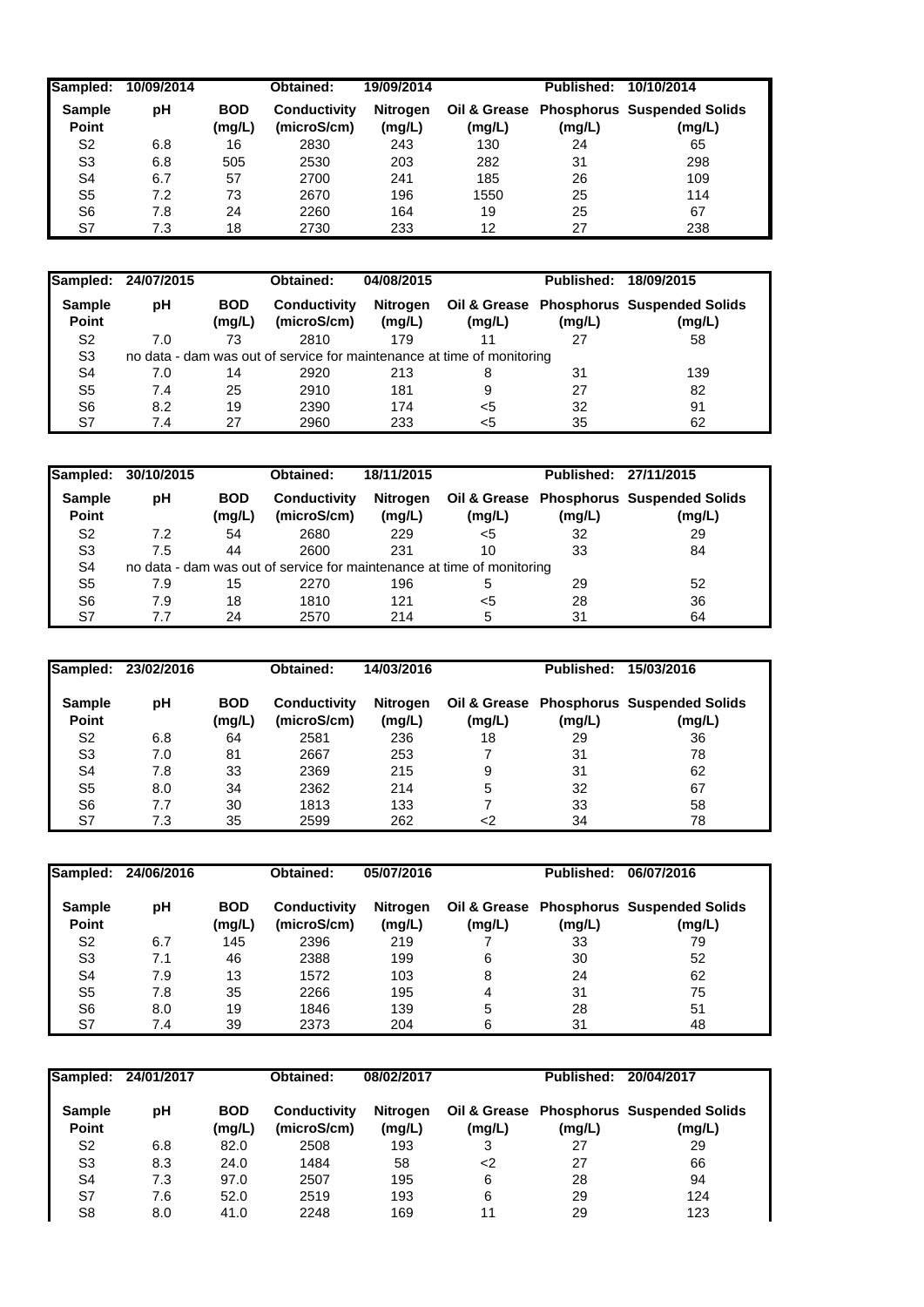| Sampled:               | 20/09/2017 |                      | Obtained:                          | 17/10/2017                |        | Published: | 20/10/2017                                         |
|------------------------|------------|----------------------|------------------------------------|---------------------------|--------|------------|----------------------------------------------------|
| <b>Sample</b><br>Point | рH         | <b>BOD</b><br>(mg/L) | <b>Conductivity</b><br>(microS/cm) | <b>Nitrogen</b><br>(mg/L) | (mg/L) | (mg/L)     | Oil & Grease Phosphorus Suspended Solids<br>(mg/L) |
| S <sub>2</sub>         | 7.2        | 83.0                 | 2691                               | 211                       | 17     | 33         | 255                                                |
| S4                     | 7.2        | 243.5                | 2696                               | 208                       | 51     | 31         | 197                                                |
| S7                     | 7.4        | 67.0                 | 2676                               | 208                       | 5      | 31         | 118                                                |
| S8                     | 7.8        | 65.4                 | 2609                               | 208                       | 12     | 32         | 257                                                |

| Sampled:               | 10/01/2018 |                      | Obtained:                   | 23/01/2018         |        | <b>Published:</b> | 30/01/2018                                         |
|------------------------|------------|----------------------|-----------------------------|--------------------|--------|-------------------|----------------------------------------------------|
| <b>Sample</b><br>Point | рH         | <b>BOD</b><br>(mg/L) | Conductivity<br>(microS/cm) | Nitrogen<br>(mg/L) | (mg/L) | (mg/L)            | Oil & Grease Phosphorus Suspended Solids<br>(mg/L) |
| S <sub>2</sub>         | 7.0        | 65.0                 | 2594                        | 247                | 22     | 63                | 133                                                |
| S <sub>3</sub>         | 8.1        | 32.0                 | 1474                        | 196                | 17     | 213               | 165                                                |
| S <sub>4</sub>         | 7.4        | 81.0                 | 2570                        | 229                | 8      | 31                | 203                                                |
| S <sub>6</sub>         | 8.1        | 96.0                 | 2631                        | 168                | 25     | 52                | 135                                                |
| S7                     | 8.0        | 22.0                 | 2352                        | 204                | 13     | 63                | 71                                                 |
| S <sub>8</sub>         | 8.3        | 17.0                 | 2204                        | 222                | 52     | 65                | 264                                                |

| Sampled:                      | 16/07/2018 |                      | Obtained:                          | 26/07/2018                |        | <b>Published:</b> | 30/07/2018                                         |
|-------------------------------|------------|----------------------|------------------------------------|---------------------------|--------|-------------------|----------------------------------------------------|
| <b>Sample</b><br><b>Point</b> | рH         | <b>BOD</b><br>(mg/L) | <b>Conductivity</b><br>(microS/cm) | <b>Nitrogen</b><br>(mg/L) | (mg/L) | (mg/L)            | Oil & Grease Phosphorus Suspended Solids<br>(mg/L) |
| S <sub>2</sub>                | 7.3        | 14.3                 | 2522                               | 182                       | 4      | 31                | 8                                                  |
| S <sub>3</sub>                | 8.3        | 21.9                 | 1454                               | 46                        | 6      | 37                | 94                                                 |
| S <sub>4</sub>                | 7.3        | 72.8                 | 2574                               | 191                       | 13     | 33                | 119                                                |
| S <sub>5</sub>                | 8.5        | 97.8                 | 1586                               | 49                        | 25     | 37                | 272                                                |
| S <sub>6</sub>                | 8.2        | 26.5                 | 2422                               | 199                       | 4      | 39                | 73                                                 |
| S7                            | 7.6        | 41.8                 | 2599                               | 191                       | 8      | 33                | 80                                                 |
| S <sub>8</sub>                | 7.9        | 127.0                | 2535                               | 217                       | 49     | 41                | 1247                                               |

| Sampled:               | 16/01/2019 |                      | Obtained:                   | 01/02/2019                |        | Published: 11/02/2019 |                                                    |
|------------------------|------------|----------------------|-----------------------------|---------------------------|--------|-----------------------|----------------------------------------------------|
| <b>Sample</b><br>Point | рH         | <b>BOD</b><br>(mg/L) | Conductivity<br>(microS/cm) | <b>Nitrogen</b><br>(mg/L) | (mg/L) | (mg/L)                | Oil & Grease Phosphorus Suspended Solids<br>(mg/L) |
| S <sub>2</sub>         | 7.1        | 16.1                 | 2564                        | 188                       | 10     | 32                    | 8                                                  |
| S <sub>4</sub>         | 7.3        | 66.8                 | 2633                        | 223                       | 18     | 33                    | 159                                                |
| S <sub>6</sub>         | 8.8        | 103.8                | 2265                        | 102                       | 10     | 47                    | 673                                                |
| S7                     | 7.6        | 36.0                 | 2669                        | 220                       | <2     | 33                    | 106                                                |
| S8                     | 8.4        | 89.8                 | 2486                        | 215                       | 28     | 38                    | 159                                                |

| Sampled:               | 17/07/2019 |                      | Obtained:                          | 29/07/2019                |        | Published: | 27/08/2019                                         |
|------------------------|------------|----------------------|------------------------------------|---------------------------|--------|------------|----------------------------------------------------|
| <b>Sample</b><br>Point | рH         | <b>BOD</b><br>(mg/L) | <b>Conductivity</b><br>(microS/cm) | <b>Nitrogen</b><br>(mg/L) | (mg/L) | (mg/L)     | Oil & Grease Phosphorus Suspended Solids<br>(mg/L) |
| S2                     | 6.8        | 144.0                | 2360                               | 221                       | 52     | 32         | 4250                                               |
| S4                     | 7.2        | 42.0                 | 2420                               | 201                       | 8      | 29         | 55                                                 |
| S <sub>6</sub>         | 8.2        | 21.0                 | 2140                               | 163                       | 2      | 30         | 64                                                 |
| S7                     | 7.4        | 51.0                 | 2440                               | 203                       |        | 28         | 144                                                |
| S8                     | 7.7        | 44.0                 | 2400                               | 206                       | 8      | 29         | 114                                                |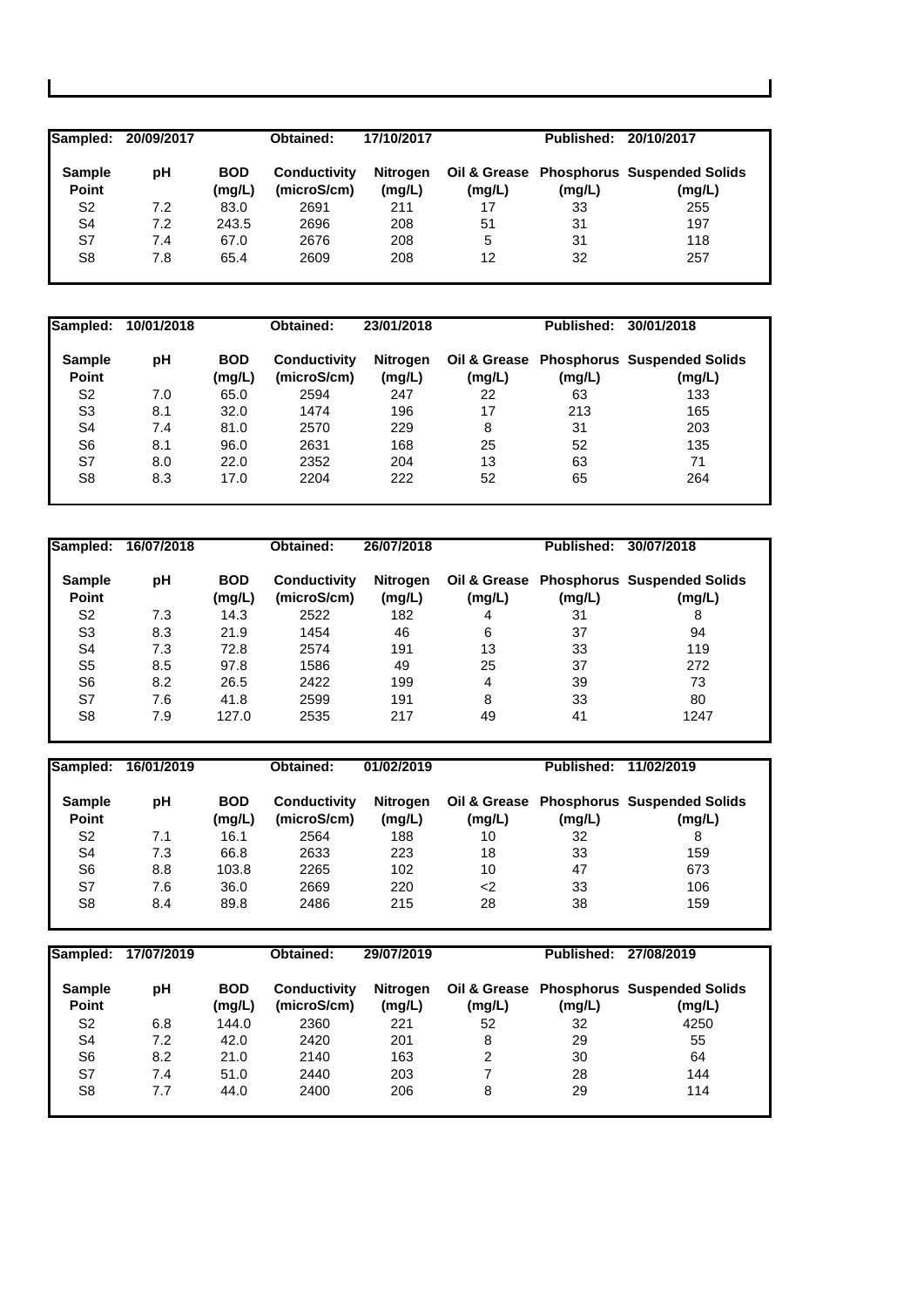| Sampled:<br>28/01/2020<br>Obtained:<br>13/02/2020                                           | Published: 29/04/2020 |                                              |
|---------------------------------------------------------------------------------------------|-----------------------|----------------------------------------------|
|                                                                                             |                       |                                              |
| <b>BOD</b><br><b>Sample</b><br>pH<br><b>Conductivity</b><br>Oil & Grease<br><b>Nitrogen</b> |                       | <b>Phosphorus Suspended Solids</b>           |
| Point<br>(mg/L)<br>(microS/cm)<br>(mg/L)<br>(mg/L)                                          | (mg/L)                | (mg/L)                                       |
| S <sub>2</sub><br>6.9<br>57.0<br>2680<br>238<br>13                                          | 31                    | 18                                           |
|                                                                                             |                       |                                              |
| S <sub>4</sub><br>7.3<br>79.5<br>2570<br>217<br>11                                          | 31                    | 191                                          |
| S <sub>6</sub><br>8.4<br>23.8<br>1410<br>63<br>6                                            | 29                    | 114                                          |
| S7<br>7.7<br>62.0<br>201<br>22<br>2410                                                      | 32                    | 102                                          |
| S <sub>8</sub><br>7.6<br>123.9<br>198<br>16<br>2400                                         | 34                    | 143                                          |
|                                                                                             |                       |                                              |
|                                                                                             |                       |                                              |
| Sampled:<br>Obtained:<br>09/04/2020<br>27/04/2020                                           | <b>Published:</b>     | 05/02/2021                                   |
|                                                                                             |                       |                                              |
| <b>BOD</b><br><b>Sample</b><br><b>Conductivity</b><br>Oil & Grease<br>pH<br><b>Nitrogen</b> |                       | <b>Phosphorus Suspended Solids</b>           |
| Point<br>(mg/L)<br>(microS/cm)<br>(mg/L)<br>(mg/L)                                          | (mg/L)                | (mg/L)                                       |
| S <sub>2</sub><br>2470<br>7.0<br>14.6<br>193<br>11                                          | 27                    | $\overline{\mathbf{4}}$                      |
| S <sub>3</sub><br>7.2<br>28.8<br>2560<br>199<br>9                                           | 27                    | 33                                           |
| $\overline{7}$<br>S <sub>4</sub><br>7.5<br>47.0<br>2440<br>186                              | 25                    | 75                                           |
| 3<br>S <sub>5</sub><br>7.8<br>15.0<br>1970<br>89                                            | 37                    | 190                                          |
|                                                                                             |                       |                                              |
| S <sub>6</sub><br>8.0<br>25.6<br>2420<br>123<br>8                                           | 21                    | 53                                           |
| S7<br>7.6<br>44.6<br>179<br>13<br>2430                                                      | 26                    | 95                                           |
| S <sub>8</sub><br>7.5<br>36.0<br>188<br>2470<br>6                                           | 28                    | 90                                           |
|                                                                                             |                       |                                              |
|                                                                                             |                       |                                              |
| Sampled:<br>21/07/2020<br>03/08/2020<br>Obtained:                                           | Published: 27/08/2020 |                                              |
|                                                                                             |                       |                                              |
| <b>BOD</b><br><b>Sample</b><br>pH<br><b>Conductivity</b><br>Nitrogen                        |                       | Oil & Grease Phosphorus Suspended Solids     |
| Point<br>(microS/cm)<br>(mg/L)<br>(mg/L)<br>(mg/L)                                          | (mg/L)                | (mg/L)                                       |
|                                                                                             |                       |                                              |
| 4                                                                                           |                       |                                              |
| S <sub>2</sub><br>29.4<br>2133<br>144<br>6.7                                                | 25                    | 31                                           |
| S <sub>3</sub><br>7.7<br>16.4<br>2080<br>74<br>337                                          | 23                    | 68                                           |
| S <sub>4</sub><br>51.2<br>137<br>7.1<br>2050<br>11                                          | 24                    | 134                                          |
| S <sub>5</sub><br>8.5<br>15.6<br>36<br>$\overline{7}$<br>1640                               | 30                    | 302                                          |
| S <sub>6</sub><br>8.1<br>16.4<br>1990<br>119<br>12                                          | 26                    | 88                                           |
| S7<br>7.5<br>22.8<br>149<br>359<br>2100                                                     | 25                    | 72                                           |
| S <sub>8</sub><br>7.4<br>32.4<br>2054<br>144<br>$\overline{2}$                              | 24                    | 77                                           |
|                                                                                             |                       |                                              |
|                                                                                             |                       |                                              |
| Sampled:<br>26/10/2020<br>Obtained:<br>12/11/2020                                           | Published: 25/11/2020 |                                              |
|                                                                                             |                       |                                              |
| <b>BOD</b><br><b>Sample</b><br>pH<br><b>Conductivity</b><br><b>Nitrogen</b>                 |                       | Oil & Grease Phosphorus Suspended Solids     |
| (microS/cm)<br>Point<br>(mg/L)                                                              |                       |                                              |
| (mg/L)<br>(mg/L)<br>S <sub>2</sub><br>7.1<br>16.0<br>2110<br>202<br>4                       | 26                    | (mg/L) (mg/L)<br>9                           |
| 112.0<br>S3<br>7.8<br>1543<br>82<br>6                                                       | 33                    | 610                                          |
|                                                                                             |                       |                                              |
| S <sub>5</sub><br>$7.6$<br>265.0<br>3188<br>89<br>75                                        | 43                    | 1128                                         |
| S <sub>6</sub><br>7.9<br>63.0<br>93<br>$\mathbf 5$<br>1784                                  | 25                    | 233                                          |
| S7<br>7.5<br>81.0<br>2185<br>165<br>3                                                       | 23                    | 137                                          |
| S <sub>8</sub><br>7.9<br>60.0<br>2142<br>152<br>3                                           | 22                    | 66                                           |
|                                                                                             |                       |                                              |
|                                                                                             |                       |                                              |
| Sampled:<br>13/11/2020<br>Obtained:<br>25/11/2020                                           | Published: 25/11/2020 |                                              |
|                                                                                             |                       |                                              |
| <b>Sample</b><br>pH<br><b>BOD</b><br><b>Conductivity</b><br>Nitrogen                        |                       | Oil & Grease Phosphorus Suspended Solids     |
| Point<br>(mg/L)<br>(microS/cm)<br>(mg/L)<br>(mg/L)                                          | (mg/L)                | (mg/L)                                       |
| S <sub>4</sub><br>233.0<br>2270<br>219<br>7.2<br>10                                         | 30                    | 153                                          |
|                                                                                             |                       |                                              |
|                                                                                             |                       |                                              |
| Sampled:<br>27/01/2021<br>Obtained:<br>27/04/2021                                           | Published: 27/04/2021 |                                              |
|                                                                                             |                       |                                              |
| <b>Sample</b><br><b>BOD</b><br><b>Conductivity</b><br>Oil & Grease                          |                       |                                              |
| pH<br><b>Nitrogen</b><br>(microS/cm)<br>Point<br>(mg/L)<br>(mg/L)<br>(mg/L)                 | (mg/L)                | <b>Phosphorus Suspended Solids</b><br>(mg/L) |

S3 7.4 133.1 1943 173 5 26 144 S4 7.2 52.2 2140 187 3 24 70 S5 7.8 29.2 1342 76 <2 28 62 S6 8.1 18.4 1280 53 7 12 10 S7 7.5 125.7 1822 250 6 58 1685 S8 7.6 47.2 2063 199 3 26 71